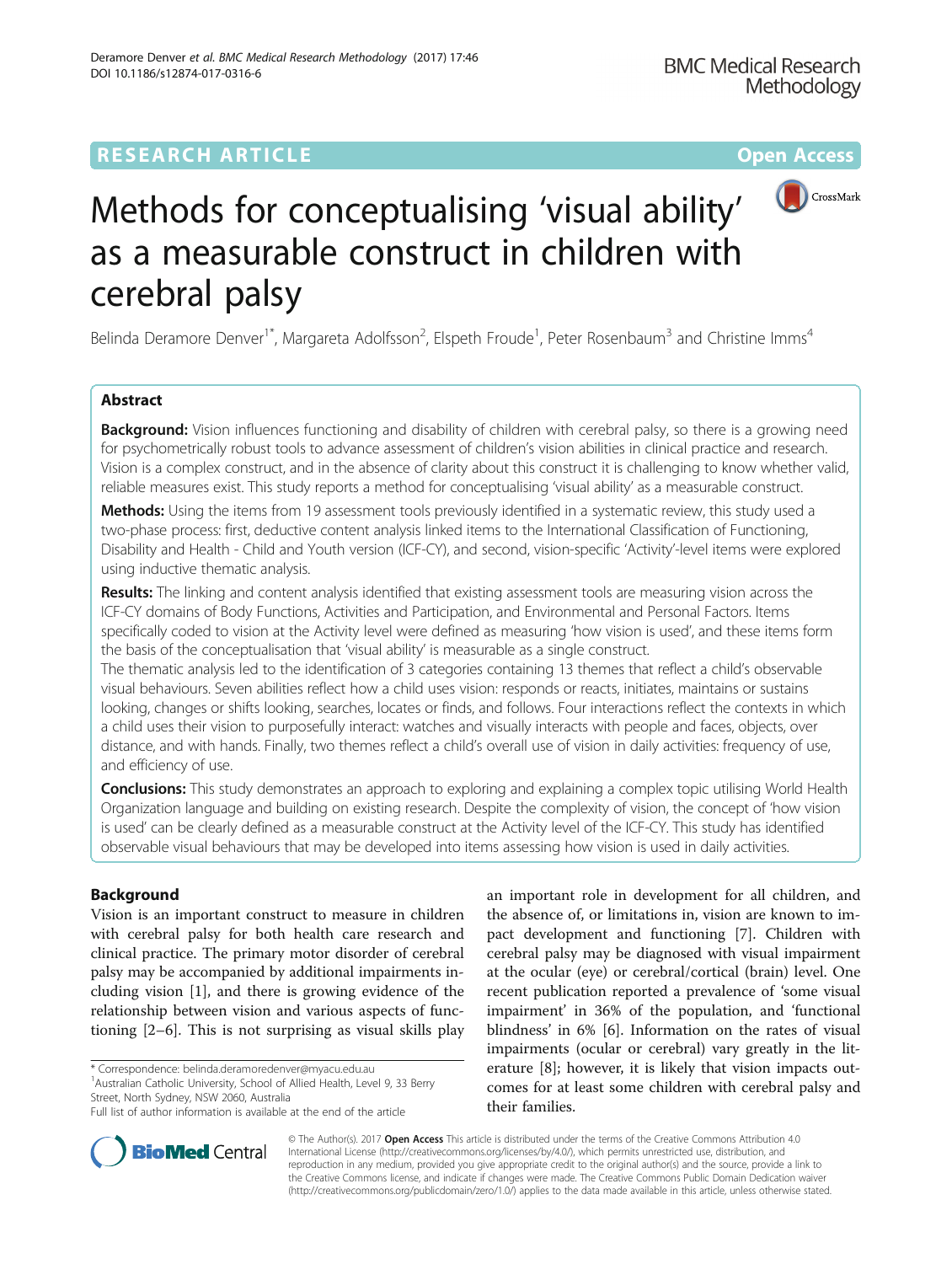Research in this area is expanding, but there are knowledge gaps and complexities to the assessment and management of vision for children with cerebral palsy [[9](#page-11-0)–[11\]](#page-12-0). Although valid and reliable assessment practices are required to evaluate and establish the effectiveness of interventions, there is currently limited clarity on what to measure, how to measure, when to measure and who should be measuring vision-related constructs for children with cerebral palsy. In the absence of clarity about the construct to be measured (i.e., the 'what'), it is challenging to answer the question of whether a measure exists to answer clinical and research questions; this in turn can impact clinical and research outcomes [[12](#page-12-0)]. A prerequisite to instrumentation and measurement is to determine what concept(s) is (are) to be measured, and how to translate the concept into measureable phenomena [[13](#page-12-0)]. In this paper the phase of defining and understanding the construct to be measured is referred to as conceptualisation.

Vision is a complex construct, and its influence can be considered from multiple perspectives. These include how effectively a child's eyes work, how well the child understands and interprets what they see, and how well vision is used in daily activities. The World Health Organization's (WHO) International Classification of Functioning, Disability and Health (ICF) (2001) and the Child and Youth version (ICF-CY) (2007) provide a framework that can be used to consider functioning and disability, including vision, from a dynamic bio-psychosocial perspective [\[14](#page-12-0), [15](#page-12-0)]. This framework (Fig. 1) includes four domains: (1) Body Functions and Structures; (2) Activities and Participation; (3) Personal Factors; and (4) Environmental Factors. The ability of a child to function is the outcome of a dynamic interaction among elements of these domains and contexts [\[15](#page-12-0)]. Within the ICF-CY, the concept of vision is represented at the Body Function level (Seeing functions and Perceptual functions) and the Activity level ('purposeful use of vision'). These vision-related concepts interact in a process that is



influenced by other factors including cognitive skills, motor abilities and aspects of the environment, and together they contribute to an individual's overall level or functioning or disability.

Our recent systematic review on the measurement of visual ability in children with cerebral palsy focused on identifying tools assessing "vision that describes a child's functioning at the Activity and Participation domain of the ICF-CY" p. 1018 [[10\]](#page-12-0). This focus was driven by the need for clinicians to provide interventions at the Activity level, and the need for clinicians and researchers to have psychometrically robust methods to measure the effects of interventions. Measurement at the Activity level – that is, of 'visual ability' – is required to eliminate the need to make inferences or assumptions about levels of functioning in daily activities from an assessment limited to a Body Function (impairment) level e.g., visual acuity. Inclusion criteria for the systematic review were measures "addressing visual ability when the focus of the vision measurement was at the Activities and Participation domain of the ICF" p. 1019 [\[10](#page-12-0)], and the review included any tool designed or described as measuring "functional vision". The systematic review did not identify an existing psychometrically valid and reliable tool that could be used. Findings also suggested that attributes included in existing assessment tools were conceptually varied and may not be limited to the assessment of how vision is used. From the review it was not possible to make a decision as to whether an existing tool could be modified by researchers [[12](#page-12-0)], or whether a new assessment specific to how a child uses their vision in daily activities was required [\[10](#page-12-0)]. Thus, the need for an additional conceptual study was identified. The current study expands on the systematic review by analysing the content of identified tools at an item level. Content analysis was beyond the scope and inclusion criteria of the previous systematic review; however, it is critical that a measurement concept be clearly defined and understood before determining what, when and how to measure a phenomenon. The detailed content analysis in this study enables the important step whereby attributes can be identified and established as indicators of how visual ability can be measured [\[13](#page-12-0)]. This process supports the overall goal of this research program, namely to identify an approach to the assessment of visual ability or to generate items for the development of a new measure.

The systematic review defined *visual ability* as "how someone performs in vision-related activities" (p. 1019) [[10\]](#page-12-0); the aim of the current study was to explore the ways that existing assessment tools conceptualised this as a construct at the Activity level of the ICF-CY. The specific research questions addressed were: (1) What ICF-CY constructs do items in identified assessment tools measure? (2) How can items that specifically assess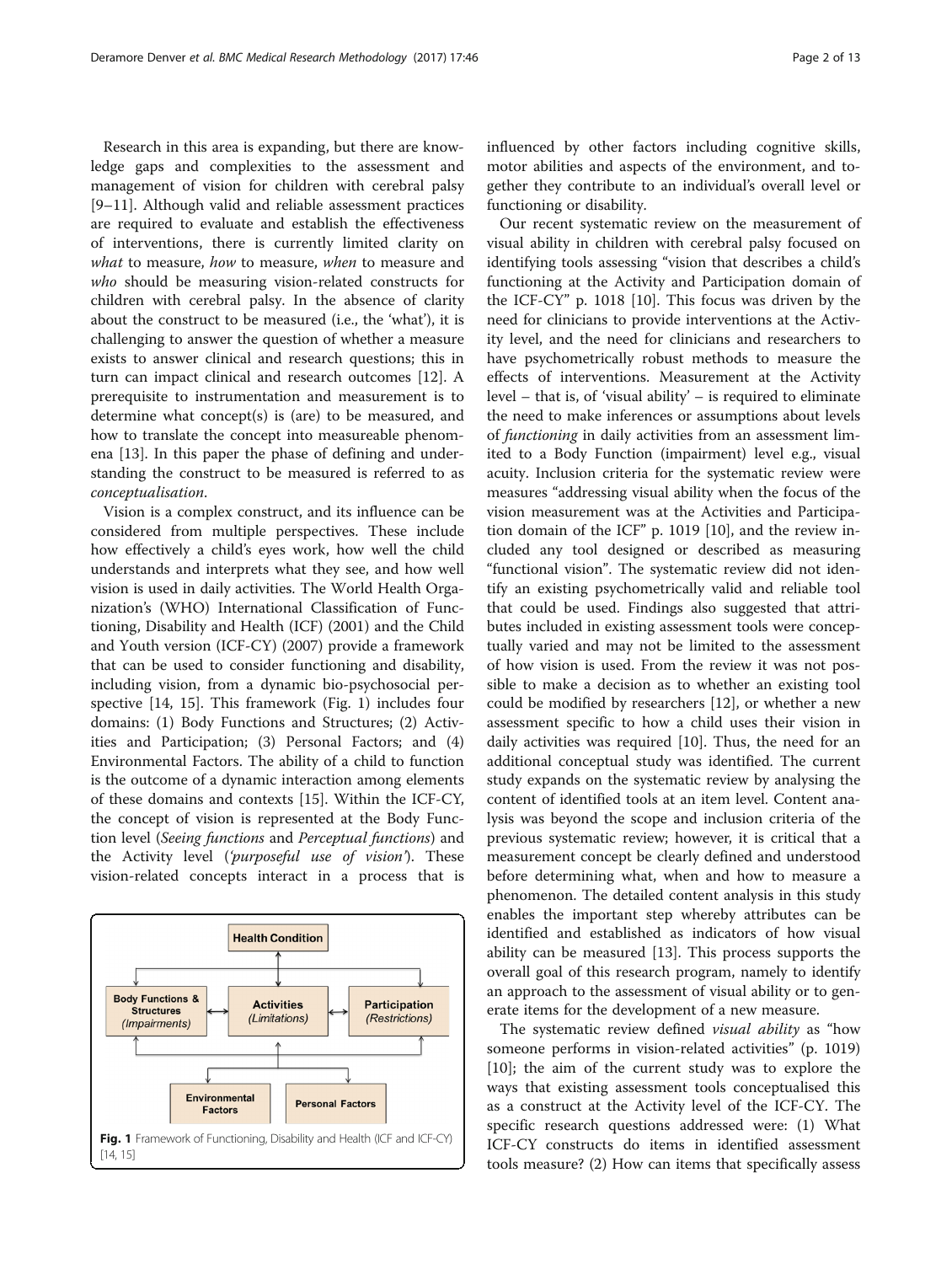vision at the Activity level of the ICF-CY be described in terms of what they measure? (3) What observable behaviours indicate levels of visual ability in assessment tools for children with cerebral palsy?

The study was conducted in two parts. Part I identified the content of measures in previously identified tools that assess vision at the Activity level of the ICF-CY. Part II identified and analysed the visual ability themes in that content. The goal was to identify assessments, or assessment items, to inform the future development of a valid visual ability assessment. This paper reports on the conceptualisation process used in this instrumentation research.

#### Method

This two-part qualitative study used both descriptive content and thematic content analysis, and the sequential process is illustrated in Fig. 2. Our earlier systematic review [[10\]](#page-12-0) utilised a rigorous process to identify 19 assessment tools containing 266 items that formed the units for analysis in this study. Details of the assessments tools, including purpose, format, psychometric properties and limitations, are described in detail in the systematic review [\[10](#page-12-0)]. The 19 assessments are variable in their purpose, including screening for CVI (e.g., [\[16](#page-12-0)]), developmental assessment (e.g., [\[17\]](#page-12-0)), and assessment of daily visual performance (e.g., [\[18\]](#page-12-0)). All assessments have been developed for, or used with children (0–18 years) with cerebral palsy or a diagnosis suggestive of cerebral palsy. All 19 assessments are included in this study as the focus was to capture the constructs measured by assessment tools, rather than how well visual ability was measured. The type of content and number of items, scales or questions are provided for all assessments in Table [1](#page-3-0).

# Part I: process of linking visual ability assessments to the ICF-CY

Part I provided a descriptive content analysis of previously identified visual ability assessment items utilising established methodology for the linking of measurement tools to the ICF-CY. The ICF-CY classification contains categories and codes in two sections. The first part refers to functioning and disability and includes Body Functions (b) and Body Structures (s), and Activities and Participation (d). The second part refers to Contextual Factors and includes Environmental Factors (e) and Personal Factors [[15](#page-12-0)]. The classification is an alphanumeric system. The letters b, s, d, and e refer to the category or domain of the classification and are followed by a numeric code that starts with the chapter number (a single digit), followed by the second level (two digits), and the third and fourth levels (one digit each) [\[15\]](#page-12-0). An example from the Activities and Participation domain is as follows:



d1 Learning and applying knowledge (first or chapter level)

d160 Focusing attention (second level)

d1600 Focusing attention on the human touch, face and voice (third level)

Published ICF Linking Rules detail the steps for the process of linking measurement tools to the classification system. These rules include two key stages: 1) identification of 'linking units', and 2) linking the units to ICF-CY codes [[19](#page-12-0)–[21\]](#page-12-0). Table [2](#page-4-0) summarises published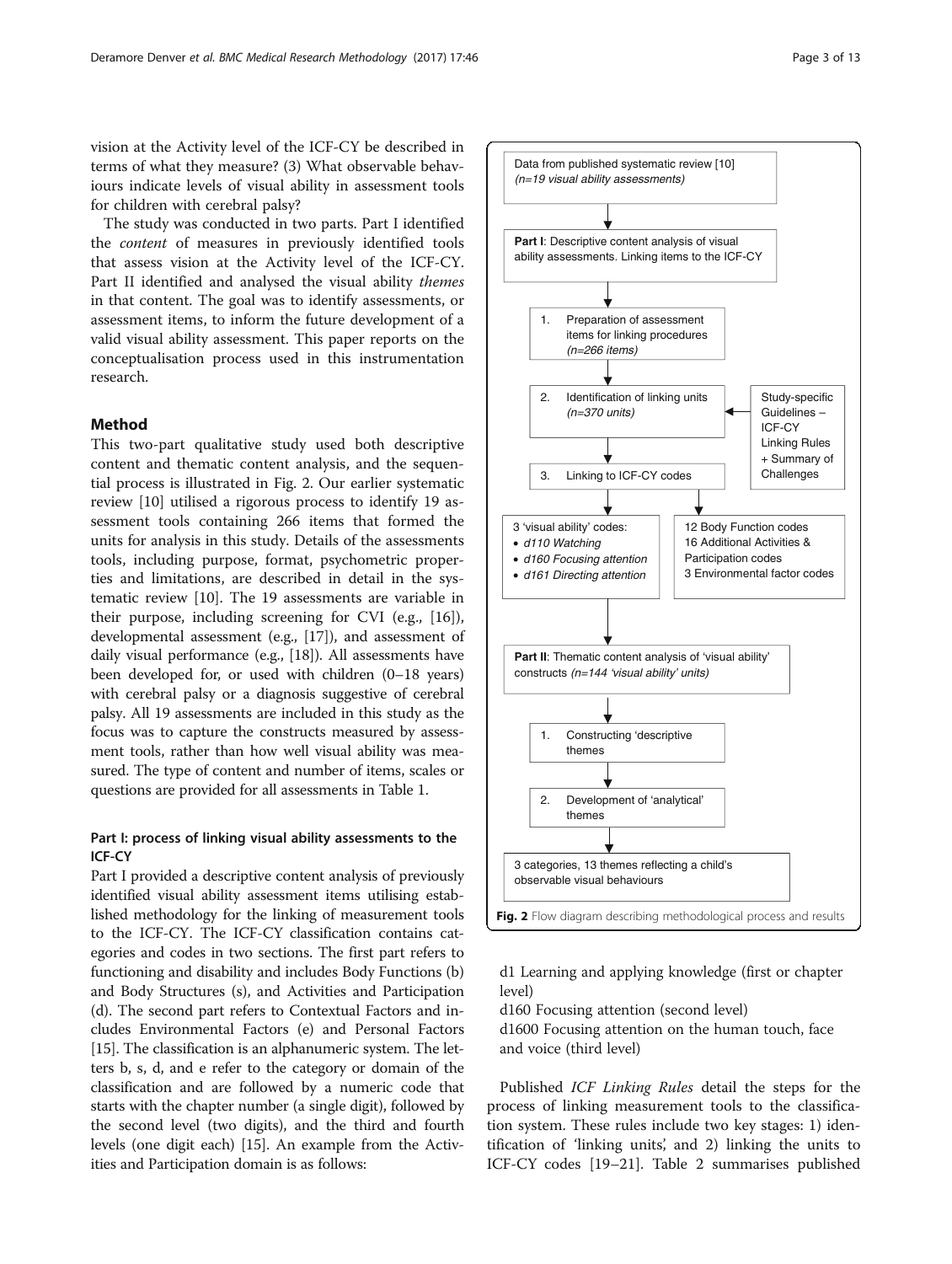|                  |        |                                |                                |                      | ICF-CY Codes (N) <sup>b</sup> |                       |                  |                              | Visual ability                  |
|------------------|--------|--------------------------------|--------------------------------|----------------------|-------------------------------|-----------------------|------------------|------------------------------|---------------------------------|
| Assessment tool  | Ref    | Type of content <sup>a</sup>   | Items/Scales                   | Linking<br>units (N) | BF/BS <sup>c</sup>            | ACT/PART <sup>d</sup> | ENV <sup>e</sup> | Other/Not coded <sup>t</sup> | constructs <sup>9</sup><br>N(%) |
| <b>ABCDEFV</b>   | $[35]$ | Clinical                       | 22 Tests                       | 28                   | 20                            | 8                     | $\circ$          | $\mathbf 0$                  | 6(21.4)                         |
| Alimovic         | $[42]$ | Patient oriented               | 2 Scales                       | 5                    | $\mathbf 0$                   | 5                     | $\mathbf{0}$     | $\mathbf 0$                  | 4(80)                           |
| CAS              | $[33]$ | Clinical                       | 33 Visual<br>development items | 41                   | 14                            | 26                    | 0                | 1                            | 18 (43.9)                       |
| CVI Q            | $[16]$ | Patient oriented               | 46 Items                       | 56                   | 11                            | 41                    | $\circ$          | 6                            | 28 (50)                         |
| CVI <sub>R</sub> | $[31]$ | Clinical & Patient<br>oriented | 10 Characteristics             | 12                   | 3                             | 11                    | $\circ$          | $\mathbf 0$                  | 8(66.7)                         |
|                  |        |                                | 1 Scale                        | $\mathbf{1}$         | $\Omega$                      |                       | $\Omega$         | $\mathbf 0$                  | 1(100)                          |
| <b>EDVA</b>      | $[32]$ | Clinical                       | 7 Test Items                   | $\overline{7}$       | 3                             | $\overline{4}$        | $\Omega$         | $\mathbf 0$                  | 4(57.1)                         |
| <b>FVQ</b>       | $[18]$ | Patient oriented               | 26 Questions                   | 34                   | 5                             | 30                    | $\circ$          | $\mathbf 0$                  | 23 (67.6)                       |
| Hoyt             | $[43]$ | Patient oriented               | 1 Scale                        | $\overline{2}$       | $\mathbf{1}$                  |                       | $\mathbf{0}$     | $\mathbf 0$                  | 1(50)                           |
| HSCS-PS          | $[38]$ | Patient oriented               | 1 Vision Sub-scale             | $\overline{4}$       | $\overline{2}$                |                       |                  | $\mathbf 0$                  | 1(25)                           |
| HUI-III          | $[44]$ | Patient oriented               | 1 Vision Sub-scale             | 5                    | $\overline{2}$                | $\overline{2}$        | 1                | $\mathbf 0$                  | 1(20)                           |
| <b>IDP</b>       | $[45]$ | Patient oriented               | Visual competence<br>1 Scale   | 7                    | 5                             | $\overline{2}$        | $\mathbf{0}$     | $\mathbf 0$                  | 1(14.3)                         |
| LVC              | $[30]$ | Clinical                       | 8 Tests                        | 10                   | 2                             | 8                     | $\Omega$         | $\mathbf 0$                  | 4(40)                           |
| PreViAs          | $[24]$ | Patient oriented               | 30 Ouestions                   | 41                   | 13                            | 27                    | $\mathbf{0}$     | 1                            | 12 (29.3)                       |
| Short CVI Q      | $[34]$ | Patient oriented               | 12 Questions                   | 15                   | 5                             | 10                    | $\circ$          | 0                            | 4(26.7)                         |
| SoGS             | $[17]$ | Clinical                       | 22 Visual skill Items          | 25                   | 13                            | 12                    | $\mathbf{0}$     | $\mathbf 0$                  | 10(40)                          |
| VAP-CAP          | $[37]$ | Clinical                       | 19 Items                       | 34                   | 22                            | 12                    | $\mathbf 0$      | $\mathbf 0$                  | 10 (29.4)                       |
| VSI              | $[36]$ | Patient oriented               | 22 Items                       | 35                   | 11                            | 17                    | 3                | 3                            | 6(17.1)                         |
| Wong             | $[46]$ | Patient oriented               | 1 Scale                        | $\overline{2}$       | $\overline{1}$                |                       | $\mathbf{0}$     | $\mathbf 0$                  | 1(50)                           |
| $15-D$           | $[47]$ | Patient oriented               | 1 Vision Sub-scale             | 6                    | $\mathbf{1}$                  | 3                     | $\overline{2}$   | $\mathbf 0$                  | 1(16.7)                         |

#### <span id="page-3-0"></span>Table 1 Summary of included visual ability assessment tools

ABCDEFV Atkinson Battery for Child Development for Examining Functional Vision, CAS Callier Azusa Scale, CVI Q CVI Questionnaire, CVI R CVI Range, EDVA Erhardt Developmental Visual Assessment, FVQ Functional Visual Questionnaire, HSCS-PS Health Status Classification System - Preschool, Vision scale, HUI-III Health Utilities Index - Mark III, Vision Scale, IDP Institutes' Developmental Profile - Visual Competence Scale, LVC Low Vision Checklist, PreViAs Preverbal Visual Assessment, Short CVI Q Short CVI Questionnaire, SoGS Schedule of Growing Skills, Visual skills domain, VAP-CAP Visual Assessment Procedure – Capacity, Attention, and Processing, VSI Visual Skills Inventory, 15-D 15-Dimension Questionnaire, Vision scale <sup>a</sup>

<sup>a</sup>Type of assessment determines type of information to be linked: patient-oriented measure (self-report, caregiver report or health professional reported) or clinical assessment; <sup>b</sup>Number of domain codes may equal more than the number linking units as some linking units were given two codes; <sup>c</sup>Examples of constructs linked to Body Functions: seeing functions (visual acuity, visual field, and the ability to sense light, form, shape and colour, and eye functions), mental functions (orientation, memory, response time, visual perception and discrimination, visuospatial perception, knowledge and application of knowledge, recognition and object permanence), hearing functions, and neuromuscular functions such as reflexes and eye-hand coordination; <sup>d</sup>Activities and Participation codes are expanded in Table [3](#page-5-0); <sup>e</sup>Environmental factors include supports or barriers of adapted products including large print or glasses/contacts, light in the environment, or people providing support; <sup>f</sup> Other includes personal factors such as a child's interest or mood, the use of compensatory strategies, and interventions such as patching; <sup>9</sup> Number of 'visual ability' constructs is total number of linking units coded to the visual ability codes (d110 Watching, d160 Focusing attention, d161 Directing attention) as % of the total linking units

rules, together with examples specific to this study, and was used by the authors to undertake the process. Linking methodology has previously been used to compare and contrast information from outcome measures for the purpose of clarity about constructs (e.g., upper limb measures for children with cerebral palsy [[22](#page-12-0)]).

The deductive linking process was completed by researchers with good knowledge of the concepts, definitions and structure of the ICF-CY. The first author (BD) is an occupational therapist with experience working with children with cerebral palsy and vision impairment, and had acquired relevant knowledge using the eLearning tool developed by the World Health Organization [[23\]](#page-12-0). The second and last authors (MA and CI) are both knowledgeable in the ICF-CY and linking methodology,

and all authors have clinical experience with the cerebral palsy population.

The first author initially prepared the data for linking by entering all 266 items from the 19 measures into a linking extraction table. Next, items were analysed independently by two authors (BD and either MA or CI) to identify linking units ('what the item is about'). Items were analysed for both main and additional concepts; this was done at an item and response level for patientoriented measures, and by considering the aim in clinical assessments. This process was complex, with most measures containing some items whose meaning was unclear, making it difficult to know what the item was about, and as a result, the identification of linking units and ICF-CY codes was inconsistent between linkers. For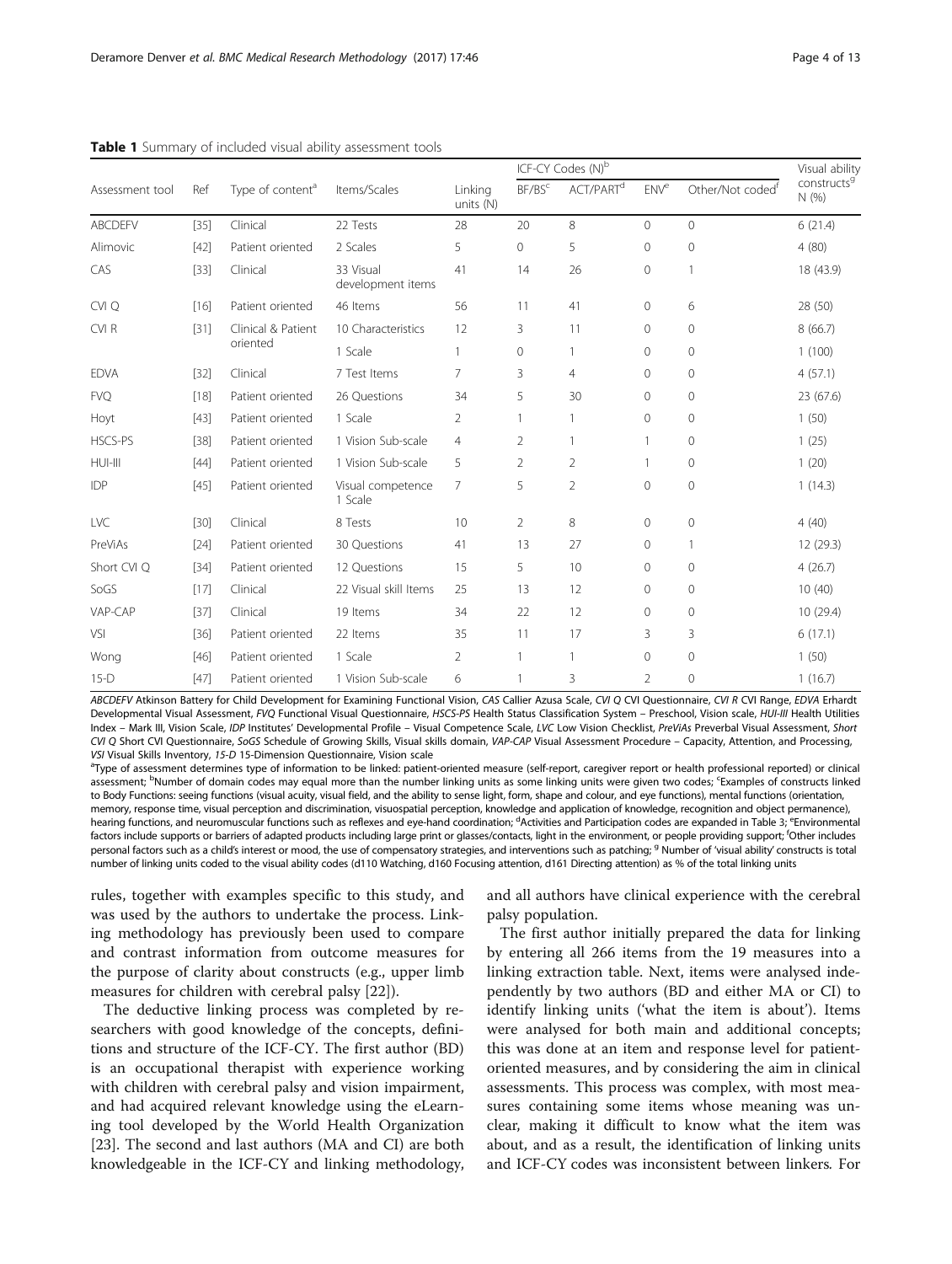#### <span id="page-4-0"></span>Table 2 Study specific ICF-CY linking rules

Identification of linking units

- i. Determine the type of information to be linked: patient-oriented measure (self-report, caregiver report, or health professional reported) or clinical assessment.
- ii. Identify linking unit(s). The linking unit of a measure answers the question: What is the item about? The names of measures, the instructions, and subscale titles provide useful information to define the linking units. e.g., Item 17 from the CVI Questionnaire asks whether the child "Sits right in front of the television". This item needs to be considered in the context of being an item in a measure screening for cerebral visual impairment. The item falls in the section of 'Visual attitude' and the subscale of 'visual attention'. This item is not about 'sitting'. For Patient-oriented measures:
	- Refer to the item as it appears in the questionnaire
	- Identify response options of items that contain linking unit(s) For Clinical assessments:
	- Refer to the aim of the clinical assessment
	- Consider that the linking unit may change depending on the context in which the clinical assessment is used.
- iii. Identify any relationship between concepts: when there are more than two linking units the relationship between the units is also provided.

e.g., Item 21 in the Functional Visual Questionnaire asks whether the child "Looks at a toy or object while reaching/moving hand towards it". This item is about looking 'whilst' reaching. The relationship should be recorded.

Linking of linking units to the ICF-CY

- a. Select the appropriate code(s) to describe the linking unit: Is the linking unit an element of Body Functions, Body Structures, Activities and Participation, or Environmental factors? Which chapter within the selected domain is the most appropriate? Which category within the selected chapter is the most precise?
- b. If the content of an item is not explicitly named in the corresponding ICF-CY category, then the "other specified" is linked. This code allows for coding of functioning that is not included within any of the other specific categories. When an "other specified" code is used, the specification has to be annotated.
- c. If the content of an item is insufficient to permit assignment of a more specific category, the "unspecified" is linked. The code has the same meaning as the second- or third-level term immediately above (b), without any additional information. i.e., Use d199 Learning and applying knowledge, unspecified rather than d1 Learning and applying knowledge
- d. If the linking unit is an element of 'Health condition' the code HC is used.
- e. If the linking unit is an element of 'Personal factors' it would be considered to have a positive or negative influence on disability and functioning. To determine if a linking unit is a Personal factor ask: Can the linking unit be impaired, restricted or limited? If no, it is a personal factor.
- f. If the content of an item is unclear or too general to permit assignment of any category or component, the "nondefinable" (nd) is used. The perspective is documented as General Health (nd-gh), Quality of life (nd-qol), Physical health (nd-ph), Mental health (nd-mh), or Life satisfaction (nd-s).
- g. If the linking unit is not a Health condition, Body function/body structure, Activity, Participation, Environmental factor or Personal factor, it is "Not covered" (nc).

example, Item 3 from the Preverbal Visual Assessment (PreViAs) asks "Is he/she able to look towards a sound source?" [\[24](#page-12-0)]. Different authors (linkers) considered that this item may be about 'looking', 'turning to look', 'hearing a sound' or 'sound localisation'. Five iterative rounds of independent linking were subsequently undertaken using a process of constant review, comparison and discussion until consensus was reached.

Consistent consensus-based decisions were made possible when a set of study-specific guidelines was developed from notes on discussions and refined continuously as suggested by other authors [[25](#page-12-0)–[28\]](#page-12-0). The guidelines are a summary of ICF Linking Rules [[19](#page-12-0), [20, 23](#page-12-0)] annotated with study-specific examples, in addition to a summary of solutions to commonly occurring challenges specific to this study (available in Additional file [1\)](#page-11-0). Throughout the linking process, the guidelines were used to improve the consistency of the approach. Once consensus-based decisions could be reached by the first and second author using the guidelines, the first author completed the linking for all assessments. Units were linked to the most precise code in the ICF-CY, however most results are reported and discussed at the second level.

To present the results a tabulated descriptive summary is provided for assessment tools including details of the assessment tool and type of information to be linked, number of items and linking units, and the number of linking units for each of the ICF-CY domains. The number of linking units determined to be measuring 'visual ability' is presented for each assessment tool, and details of all Activities- and Participation-level codes at a twolevel classification are presented to illustrate what constructs are measured by existing assessment tools. Details of the Body Function and Environmental factor codes are available in Additional file [2](#page-11-0).

#### Part II: process of establishing 'visual ability' themes

Part II included thematic content analysis undertaken in two steps [\[29](#page-12-0)] to examine the 128 items that linked to specific codes identified in Part I as vision in the Activities and Participation domain. In addition to the ICF-CY code of d110 Watching, two additional second-level codes were commonly considered to be about the use of vision: d160 Focusing attention, and d161 Directing attention; however, care was taken in the analysis of items linked to these codes as they might not be exclusive to vision. The analysis involved (a) constructing 'descriptive' themes (e.g., 'tracking'), followed by (b) the development of 'analytical' themes (e.g., 'follows'). The results of this process were recorded in the same data management and extraction table used in Part I.

To construct descriptive themes, the first author (BD) immersed herself in the data and sought evidence for (1) verbs describing visual abilities, and (2) indicators,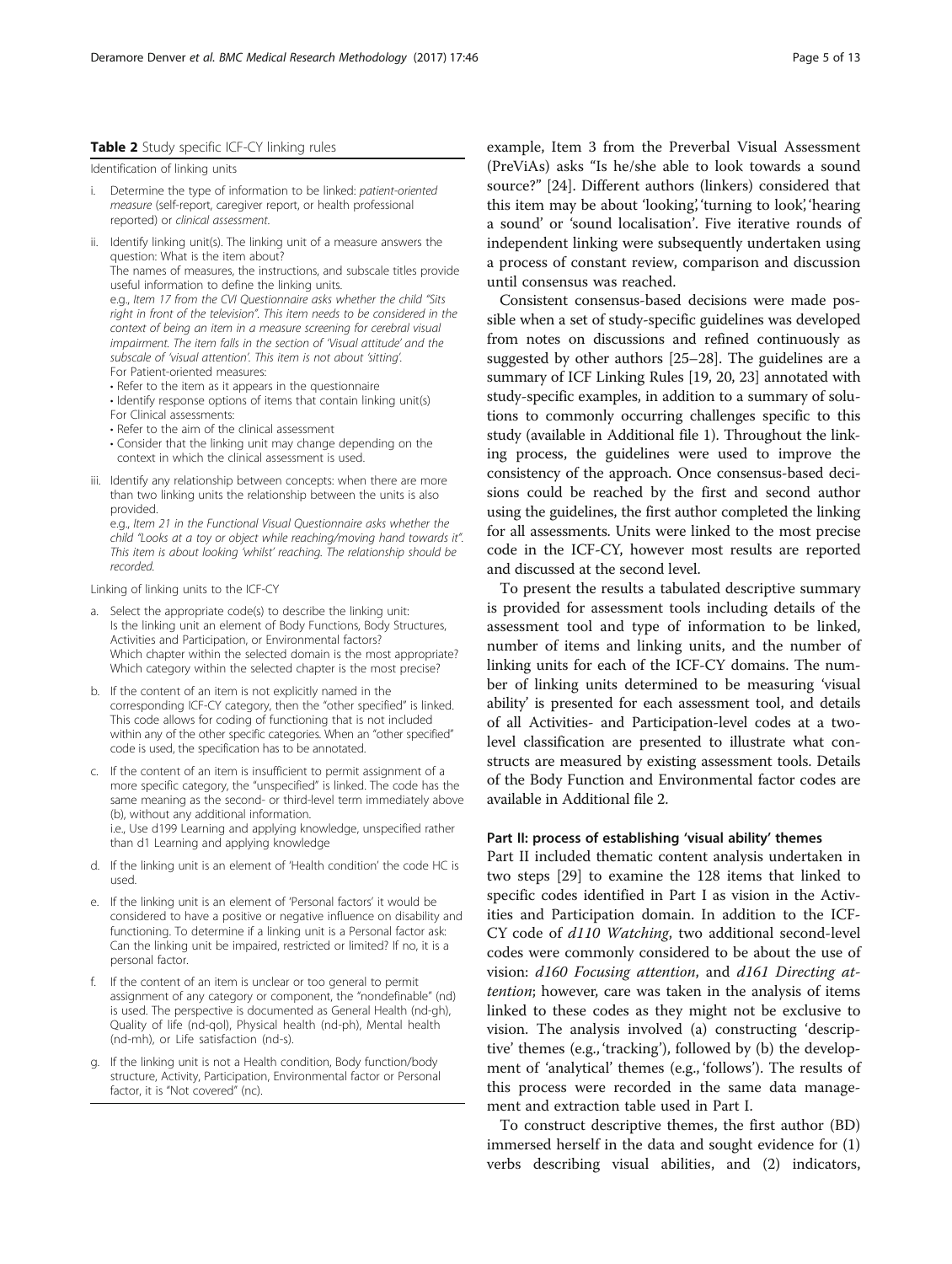<span id="page-5-0"></span>characteristics or specifications of different levels of visual ability. This decision was guided by the overarching aim of the study, namely that the results should inform the development of a new visual ability assessment. It was determined that words describing how vision is used (e.g., verbs) would be essential to the development of an ability measure. Table 3 provides four examples of the inductive process of constructing descriptive themes.

Analytical themes were developed by the first author (BD) from the descriptive themes by grouping similar verbs and indicators into clusters that could be identified using an over-arching label that reflected the 'observable visual behaviour/s'. This stage was influenced by knowledge of the literature, research, and clinical practice in the area. The results were confirmed by the co-authors (EF and CI) independently analysing 15% of the items and discussing themes until consensus was reached. Short descriptions of theme clusters were written and validated by referring back to the items. A final step involved the grouping of similar themes into overarching categories that reflected all themes within the group. The process of developing analytical themes and combining these into categories is also illustrated in Table 3.

The results of Part II are reported using a narrative description of the analytical themes as visual behaviours observable in daily activity performance of children with cerebral palsy. The themes are presented under their categorical headings, along with examples or extracts from items, responses or instructions from visual ability assessment tools that contributed to their development.

Examples from a range of assessment tools are utilised to assist with the transparency and trustworthiness of the findings and interpretations. In line with the overarching goal of establishing a method for assessing the visual ability of children with cerebral palsy, examples that represented the themes were selected from included tools to describe *ability*, rather than what a child *cannot* do (e.g., "...keep looking" rather than "cannot keep looking" CVI Q) [[16\]](#page-12-0).

Decision points throughout both phases of this research were regularly discussed among the authors, ensuring a peer review process aiming to increase the confirmability of the results.

## Results

#### Part I: constructs measured by vision assessments

In total, 266 assessment items, scales or tests were included in the analysis of constructs measured by existing assessment tools, and 370 units were linked to the ICF-CY. Items were linked to constructs across the ICF-CY domains including Body Functions, Activities and Participation, Environmental factors and Personal factors (see Table [1](#page-3-0)). This study found that all 19 previouslyidentified assessments contained items and linking units that were linked to one of the specific codes identified as 'visual ability' codes (d110 Watching, d160 Focusing at-tention, and d161 Directing attention) (see Table [4\)](#page-6-0), but in addition to measuring vision, an additional 16 secondlevel codes from the Activity and Participation domain were also identified as constructs within the assessment

Table 3 Example of process to identify linking units and ICF-CY codes (Part I) and 'visual ability' themes & categories (Part II)

| Part I            |                                                                                      |                                               |                                                          | Part II                                   |                                                                    |                                                                                                     |                                         |
|-------------------|--------------------------------------------------------------------------------------|-----------------------------------------------|----------------------------------------------------------|-------------------------------------------|--------------------------------------------------------------------|-----------------------------------------------------------------------------------------------------|-----------------------------------------|
|                   |                                                                                      |                                               |                                                          | Descriptive theme                         |                                                                    | Analytical theme                                                                                    |                                         |
| Measure           | Item                                                                                 | Linking unit <sup>a</sup>                     | ICF-CY code <sup>b</sup>                                 | Descriptive<br>word for<br>visual ability | Indicator of visual<br>ability                                     | Theme: Observable<br>visual behaviour                                                               | Category of visual<br>ability behaviour |
| CVI Q<br>$[16]$   | Manipulates an object<br>rather than look at it<br>(Item 40, Other senses<br>domain) | Use of other<br>senses                        | d110 Watching<br>d1201 Touching <sup>c</sup>             | Look                                      | Look at object<br>Manipulate rather<br>than look (other<br>senses) | Watches and/or<br>visually interacts<br>with objects<br>Frequency of use<br>of vision in activities | Interactions<br>Use of vision           |
| <b>FVQ [18]</b>   | Tracks an object/toy<br>(Item 2)                                                     | Tracking                                      | d110 Watching                                            | Tracking                                  | Tracks an object/toy                                               | Follows<br>Watches and/or<br>visually interacts<br>with objects                                     | Abilities<br>Interactions               |
| PreViAs<br>$[24]$ | Is he/she able to look<br>towards a sound<br>source? (Item 3)                        | Looking toward<br>a sound source <sup>d</sup> | d110 Watching<br>b2302 Localisation<br>of a sound source | Look                                      | Looks toward sound<br>source                                       | Searches                                                                                            | Abilities                               |
| VSI [36]          | Does your child reach<br>for a large, bright,<br>silent object? (Item 17)            | Reaching                                      | d4452 Reaching                                           | n/a                                       |                                                                    |                                                                                                     |                                         |

<sup>a</sup>Linking unit = What is the item about?; <sup>b</sup>Only assessment items which have been linked to an ICF-CY 'visual ability' code of d110 Watching, d160 Focusing attention or d161 Directing attention are included in Part II; 'This is an example where the exact term in the ICF-CY does not match the construct as described in the measure i.e., linked to d1201 Touching and not d4402 Manipulating; <sup>d</sup>Example of an item where it was not easy to identify what the item was about e.g., is it about 'Turning to look'?, 'Hearing a sound' or 'Looking'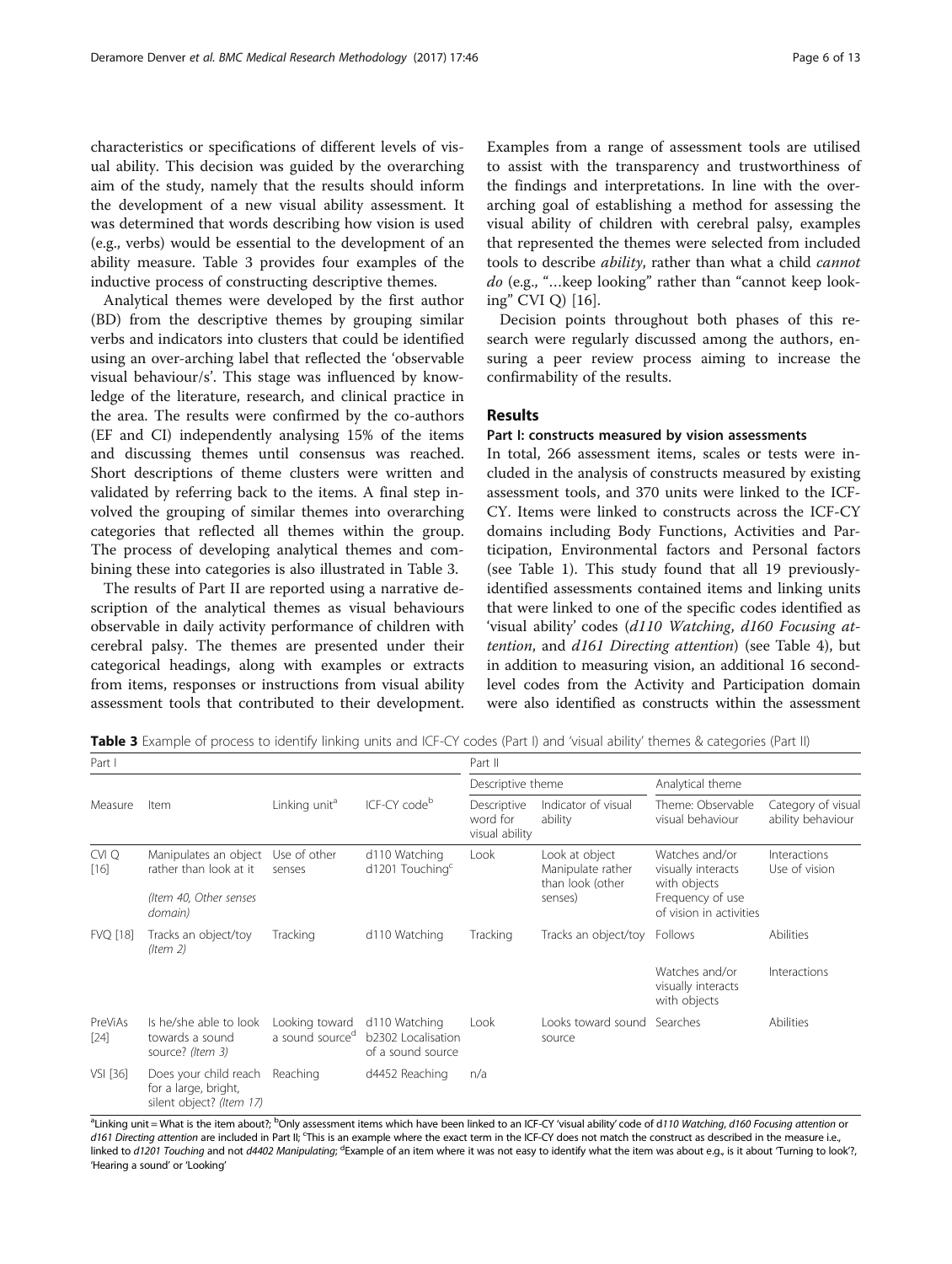<span id="page-6-0"></span> $\overline{9}$ X X X X X X X X X X X X X X X X X X X 19 Watching and d160 Focusing attention are combined in this presentation due to difficulties in discriminating between the constructs, and the three concepts which represent the concept of Visual ability'  $\overline{z}$  $\circ$ Watching and d160 Focusing attention are combined in this presentation due to difficulties in discriminating between the constructs, and the three concepts which represent the concept of 'visual ability'  $\overline{a}$  $\sim$  $\sim$  $\mathbf{r}$  $\overline{\phantom{a}}$  $\infty$  $\triangleright$  $\sim$  $\sim$  $\sim$ are presented in bold font; Examples of constructs linked to Activities and Participation codes; <sup>e</sup>rocusing on or tracking a toy, "Mouthing, touching and smelling, limitation of facial expression, "Relating<br>two or more ob ich-CY Activities and Participation Chapters<br>and Two-level classification<sup>b</sup> d161 Directing attentionh  $X$   $X$  $\times$  X  $\times$  X  $\times$  X  $\times$  X  $\times$  X  $\times$  X  $\times$  X  $\times$ d130 Copyingf  $\times$  X d131 Learning through actions with objects $9$  X  $\times$ d-deceler decelering in the state of the state of the state of the state of the state of the state of the state of the state of the state of the state of the state of the state of the state of the state of the state of the  $\times$   $\times$   $\times$   $\times$ d335 Producing nonverbal messages  $\times$ d440 Fine hand usen X XX X X XX X 8 d445 Hand and arm useo X X X X XX X 7  $\times$  X  $\times$  X  $\times$  X  $\times$ d460 Moving around in different locations<sup>q</sup> X X d499 Mobility, unspecifiedr X X 2 d710 Basic interpersonal interactionss XX X X X X 6 d880 Engagement in play<sup>t</sup>  $\times$ d170 Writingj X 1 d350 Conversationm X 1 d920 Recreation and Leisure<sup>u</sup> X 1999 Recreation and Leisure<sup>u</sup> are presented in bold font; Examples of constructs linked to Activities and Participation codes: <sup>d</sup>Focusing on or tracking a toy, <sup>e</sup>Mouthing, touching and smelling, <sup>f</sup>Imitation of facial expression, <sup>9</sup>Relating  $-5 - D$ two or more objects such as block building or posting, <sup>h</sup>Keep looking, hRaading crowded text, <sup>j</sup>Scribble with pen on paper, <sup>k</sup>Responds to/understands facial expressions, <sup>i</sup>Smiles or demonstrates visual Only two-level classification codes linked to items from visual ability assessment tools are presented in this table; <sup>c</sup>items linked to codes d110 Assessment tools identified in systematic review [\[10](#page-12-0)]; <sup>b</sup>Only two-level classification codes linked to the items from visual ability assessment tools are presented in this table; <sup>c</sup>Items linked to codes *d110* preference, "Starting/sustaining visual communication, "Picking up, Grasping or Manipulating object, "Reaching for seen object, "Walking around and over different surfaces and avoiding obstacles,<br>"Moving about +/– guidance  $\times$  $\times$  $\times$ Wong  $\times$  $\overline{S}$  $\times$  $\times$  $\times$  $\mathbb{R}$  $\times$ **SAP** yap.  $\times$  $\times$  $\mathbb{R}$ SoGS  $\times$  $\overline{\times}$  $\overline{\mathbf{x}}$ ShCVIQ  $\times$  $\times$  $\times$  $\times$ PreViAs  $\times$  $\times$  $\rightarrow$  $\mathbb{R}^2$  $\rightarrow$  $\times$ Š  $\times$  $\overline{\times}$  $\sum_{i=1}^{n}$  $\times$  $\overline{\times}$ HU-III  $\times$  $\times$ HSCS-PS  $\times$ Hoyt  $\times$ R  $\times$  $\times$  $\times$  $\times$  $\times$  $\,\times\,$  $\times$ EDVA  $\times$ Table 4 Activity and Participation ICF-CY categories identified in assessment tools Table 4 Activity and Participation ICF-CY categories identified in assessment tools  $\frac{R}{C}$ Assessment tools with visual ability items<sup>a</sup> Assessment tools with visual ability items  $\times$  $\times$  $\overline{\mathbf{X}}$  $\circ$  $\overline{z}$  $\overline{\times}$  $\times$  $\mathbf{x}$  $\times$  $\times$  $\overline{\mathbf{x}}$ CAS  $\boldsymbol{\times}$  $\times$  $\rightarrow$  $\rightarrow$  $\times$  $\times$ Alimovic  $\mathbf{\times}$  $\mathbf{\times}$  $\overline{\phantom{1}}$ ABCDEFV Assessment tools identified in systematic review [10];  $\times$  $\times$  $\times$  $\mathbb{R}$ d131 Learning through actions with objects<sup>9</sup> d460 Moving around in different locations<sup>q</sup> d1 LEARNING AND APPLYING KNOWLEDGE CF-CY Activities and Participation Chapters ICF-CY Activities and Participation Chapters d1 LEARNING AND APPLYING KNOWLEDGE d315 Communicating with – receiving – d315 Communicating with - receiving d110 Watching and/or d160 Focusing d9 COMMUNITY, SOCIAL AND CIVIC LIFE d110 Watching and/or d160 Focusing d9 COMMUNITY, SOCIAL AND CIVIC LIFE d7 INTERPERSONAL INTERACTIONS AND d7 INTERPERSONAL INTERACTIONS AND d710 Basic interpersonal interactions<sup>5</sup> messages d2 GENERAL TASKS AND DEMANDS d2 GENERAL TASKS AND DEMANDS d120 Other purposeful sensing<sup>®</sup> d920 Recreation and Leisure" d335 Producing nonverbal d499 Mobility, unspecified d880 Engagement in play d161 Directing attention d445 Hand and arm use<sup>o</sup> and Two-level classification non-verbal messages<sup>k</sup> non-verbal messages d440 Fine hand use<sup>n</sup> d350 Conversation<sup>m</sup> d8 MAJOR LIFE AREAS d3 COMMUNICATION d8 MAJOR LIFE AREAS d3 COMMUNICATION d6 DOMESTIC LIFE d6 DOMESTIC LIFE d130 Copying d166 Reading d450 Walking d170 Writing **RELATIONSHIPS** RELATIONSHIPS attention<sup>c, d</sup> attention<sup>c, d</sup> d5 SELF-CARE d5 SELF-CARE d4 MOBILITY d4 MOBILITY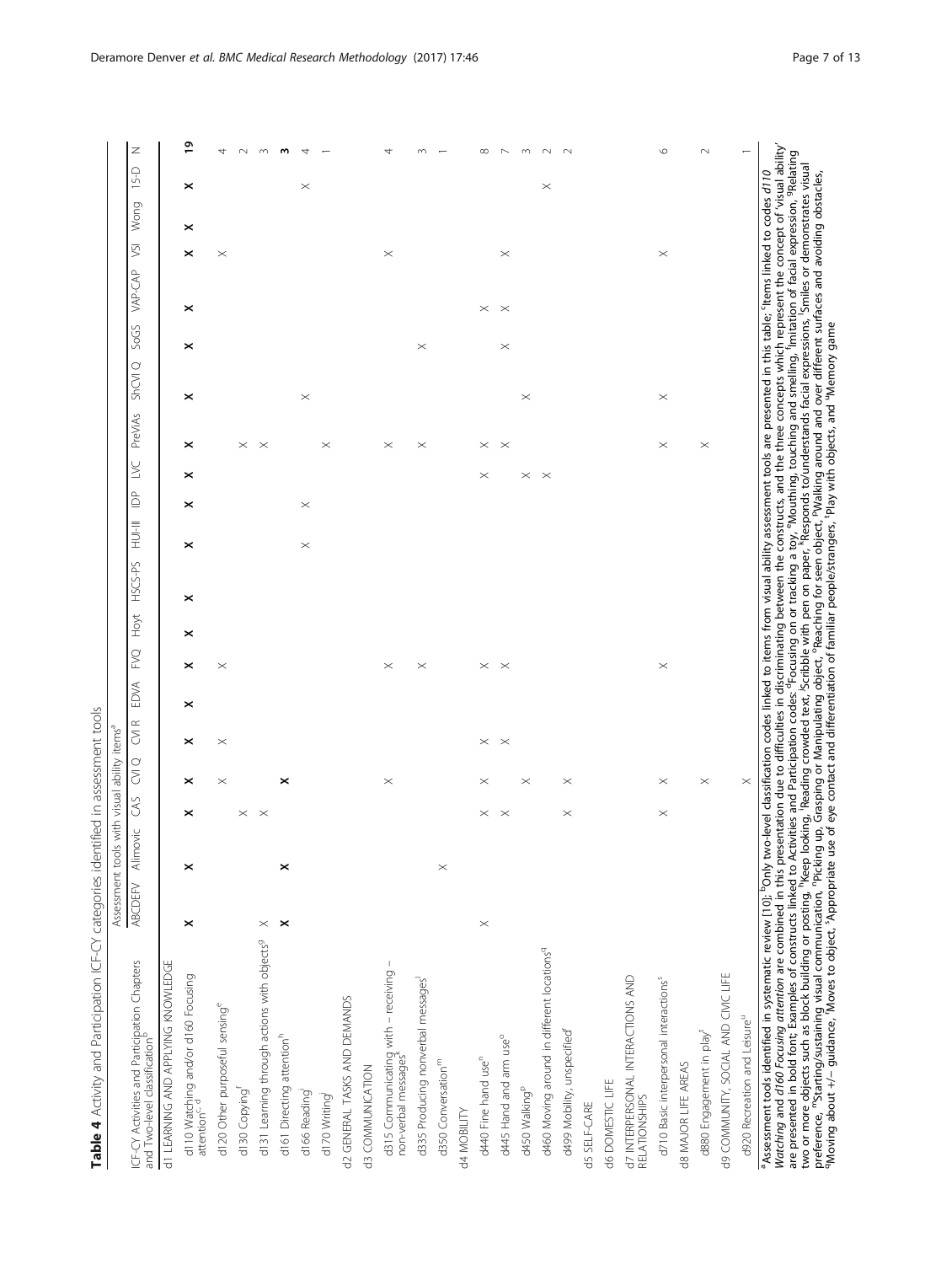tools (e.g., d445 Hand and arm use, for items about reaching). These findings support the previous decision for inclusion of all 19 assessments in the systematic review, and also confirm that these tools include measurement of a variety of constructs. Whilst vision measurement is varied, occurring across the ICF-CY domains, the results suggest that vision measured using specific 'visual ability' items could result in measurement of a single construct, and further analysis was indicated.

## Part II: analysis of 'visual ability' items

Thirteen analytical themes emerged from the data to describe items that specifically assess vision at the Activity level of the ICF-CY. These 13 themes are clustered into three categories that reflect a child's observable visual behaviours (Table 5). The category Abilities includes seven themes reflecting how a child uses vision; Interactions includes four themes reflecting the contexts in which the child uses their vision to interact purposefully; and Use of vision includes two themes reflecting a child's overall use of vision in daily activities. These results provide the conceptualisation of the construct 'visual ability'.

#### Category I: abilities

#### Responds/reacts

The first theme incorporates the basic visual ability of responding or reacting to visual stimuli, and utilises observations of behaviours that suggest a child is responding, at some level, to visual information. The theme is derived from items describing a wide range of responses or reactions and includes both purposeful and non-purposeful use of vision, and both passive and active responses.

…the light perception test is deemed positive if the patient shows some reaction to light, even high-intensity light…by moving his or her head, winking, or making a defensive or stopping movement (extract from LVC, Test 1 guidelines) [\[30\]](#page-12-0).

Items that contributed to the development of this theme often appeared first in a measurement tool, and it is proposed that responding or reacting is a pre-requisite

Table 5 Categories and related themes reflecting how visual behaviours are described in assessment tools

| I. Abilities                                                                                                                                                           | II. Interactions                                                                                                                                                                                                            | III. Use of vision                                                                                  |
|------------------------------------------------------------------------------------------------------------------------------------------------------------------------|-----------------------------------------------------------------------------------------------------------------------------------------------------------------------------------------------------------------------------|-----------------------------------------------------------------------------------------------------|
| 1. Responds or<br>reacts<br>2. Initiates<br>3. Maintains or<br>sustains looking<br>4. Changes or<br>shifts looking<br>5. Searches<br>6. Locates or finds<br>7. Follows | 8. Watches and interacts<br>visually with people/<br>faces<br>9. Watches and interacts<br>visually with objects<br>10. Watches and interacts<br>visually over distances<br>11. Watches and interacts<br>visually with hands | 12. Frequency of use<br>of vision in activities<br>13. Efficiency of use of<br>vision in activities |

for other visual abilities i.e., if a child does not respond they will not be able to demonstrate other visual behaviours such as watching, finding, or following. Some items themed to 'responds or reacts' were additionally linked to b210 Seeing functions in Part I.

## Initiates

This theme is about how quickly vision is used; the observable behaviour is time to respond to visual information in a purposeful way. Items contributing to this theme include descriptions of prompt or delayed responses.

Exhibits a delayed response to visual stimuli (FVQ, Question 6) [\[18](#page-12-0)].

#### Maintains/sustains looking

This theme is about how much or for how long a child keeps looking. The observable behaviour is the purposeful use of vision for a length of time appropriate to the activity.

…keep looking at objects or persons (extract from CVI Q, Item 9) [[16](#page-12-0)].

Contextual information about type of visual stimuli or the environment where the visual behaviours occur reflects some of the variability in items about a child's ability to maintain/sustain looking, and these facilitators or barriers also apply to the previous theme of 'initiates'.

… brief fixations on movement and reflective materials; Movement continues to be an important factor to initiate visual attention; Movement not required for attention at near…(extract from CVI Characteristic - Need for movement, CVI R) [\[31](#page-12-0)].

## Changes/shifts looking

This theme addresses whether the child can initiate a purposeful change or shift in looking between objects, people and/or the surrounding environment. The observable behaviour is the child easily disengaging attention from one stimulus to look at another.

…able to move the eyes quickly between two persons or two objects (extract from Question 4, PreViAs) [\[24](#page-12-0)].

Shifts gaze between targets in near and middle space accurately (extract from 5-month Pattern Component, Gaze Shift - Visual Release, EDVA) [\[32](#page-12-0)].

Items contributing to the theme suggest variations in the ability to shift gaze, and may include use of internal strategies (e.g., blinking to facilitate visual release) and/ or the need for physical support to prompt or redirect looking behaviours.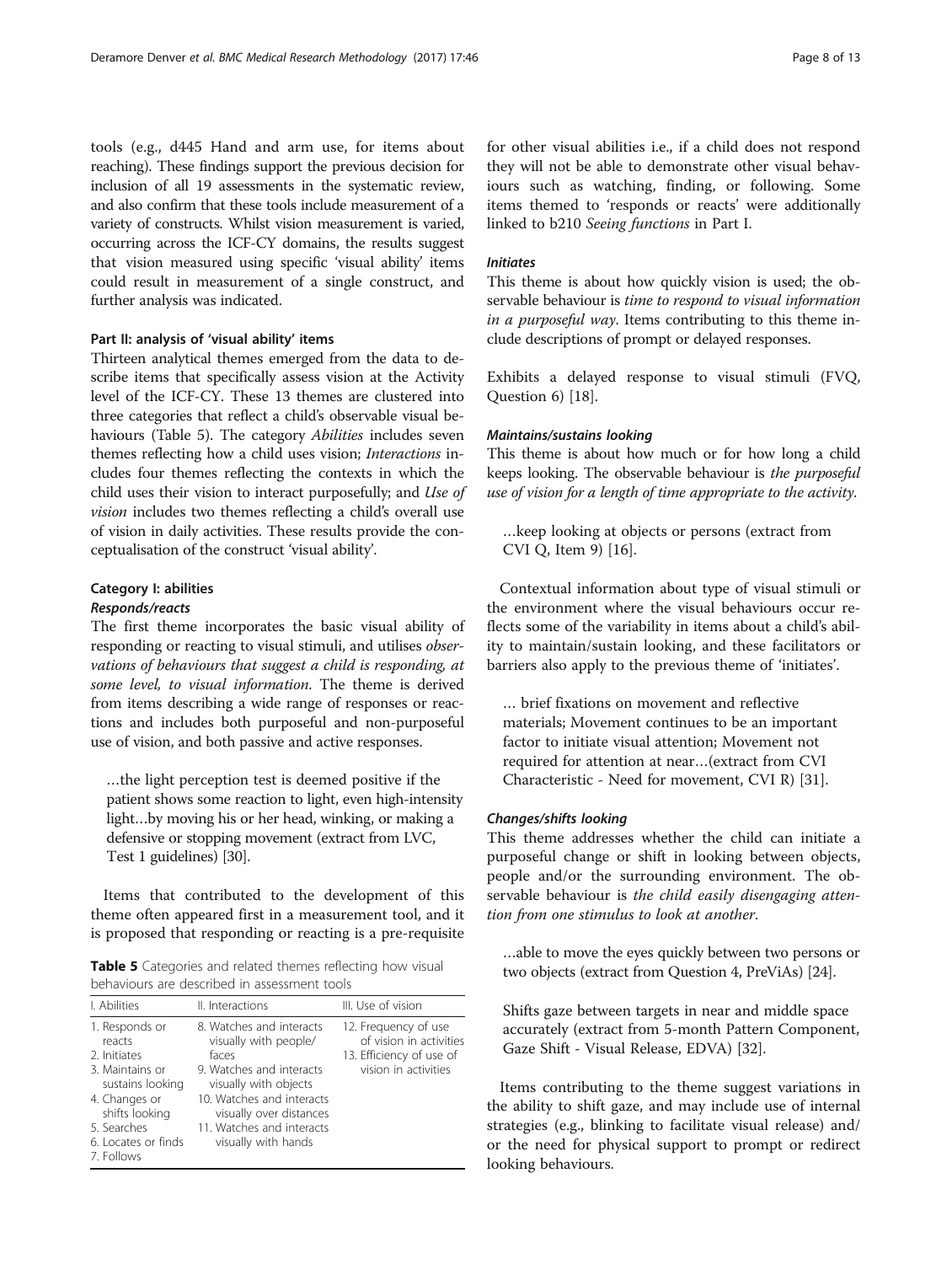## Searches

This theme considers whether the child uses a process of visually searching, scanning and exploring in a purposeful way. Searching may or may not result in 'finding' the desired target – that is themed separately. The observable behaviour is the self-initiated ability of the child to explore visually by moving their visual attention around the information in the visual environment for a goal-directed purpose.

Visually seeks missing object or person (Item 9b, CAS) [[33\]](#page-12-0).

Looks around when entering a room (Question 25, FVQ) [[18\]](#page-12-0).

By definition, this theme is suggestive of prerequisite skills including initiation, the ability to interact with different stimuli including over distances, sustained looking or attention, and shifting between stimuli.

# Locates/finds

The theme 'locates/finds' is about whether and how easily a child uses their vision to locate or find specific information. The observable behaviour is successfully locating the specified or required visual information.

Looks in correct place for fallen toy (Item 78, SoGS) [[17\]](#page-12-0).

Items that contribute to the development of this theme suggest that the ease with which a child locates or finds specific visual information may be impacted by the environmental context in which the behaviour occurs, including distance, background clutter, colour, low contrast/similar background, in addition to the prerequisite skills described under the 'searches' theme. Success in locating or finding a target are more likely to be observed if a child has good searching abilities.

…find his teddy bear (or equal) amongst other cuddly animals (extract from Item 33, CVI Q) [[16](#page-12-0)].

…Finding parents or friends in a crowd (extract from Question 3, Short CVI Q) [\[34\]](#page-12-0).

This theme was predominantly derived from assessment items designed to diagnose or screen for cerebral or cortical visual impairment (CVI), suggesting that locates/finds may contain significantly more cognitive requirements than some other abilities. In addition to items about locating or finding a person or object, this theme also included items about navigation.

…find his/her way to the classroom, in his house [familiar environments] (extract from Item 26, CVI Q) [[16\]](#page-12-0).

## Follows

This theme, and the observable behaviour, concerns whether and how effectively the child follows or tracks moving targets. It was derived from items also contributing to other themes, including the types of stimuli that are followed, the distances at which following occurs, and how often a child demonstrates following behaviours. The abilities that are unique to this theme are the direction and extent (e.g., how far) of following behaviours, and the quality of the following with eyes and/or head.

…Either saccadic (jerky) tracking or smooth pursuit can be accepted but it should be noted which type of eye movement the child makes … For infants over 3 months, tracking should be easily elicited on the first trial in either direction, provided the child is reasonably attentive at the start of each trial (extract from procedure, Item 3, ABCDEFV) [\[35\]](#page-12-0).

The content of items contributing to this theme, and the relationship between items in different themes, suggests that following has a number of prerequisite abilities including 'sustains looking'. There is also a suggestion that 'shifts looking', 'searches' and 'finds' may result in successful performance ('use of vision') in the absence of the ability to follow.

#### Category II: interactions

#### Watches and interacts visually with people & faces

The first 'interaction' theme describes whether the child watches or looks at people and faces; the observable behaviour is purposeful looking at people and faces within everyday social interactions.

…Generally no regard of the human face…Regards familiar faces when voice does not compete… Smiles at/regards familiar and new faces… Typical visual/ social responses (extract from CVI Characteristic – Visual Complexity, CVI R) [\[31](#page-12-0)].

Focuses on a face when seated opposite him/her (Question 13, FVQ) [\[18](#page-12-0)].

The importance and relationship of this theme to a child's overall functioning is evident when revisiting the items and codes analysed in Part I of this study where additional related concepts included the variables such as responding to facial expressions and recognising faces.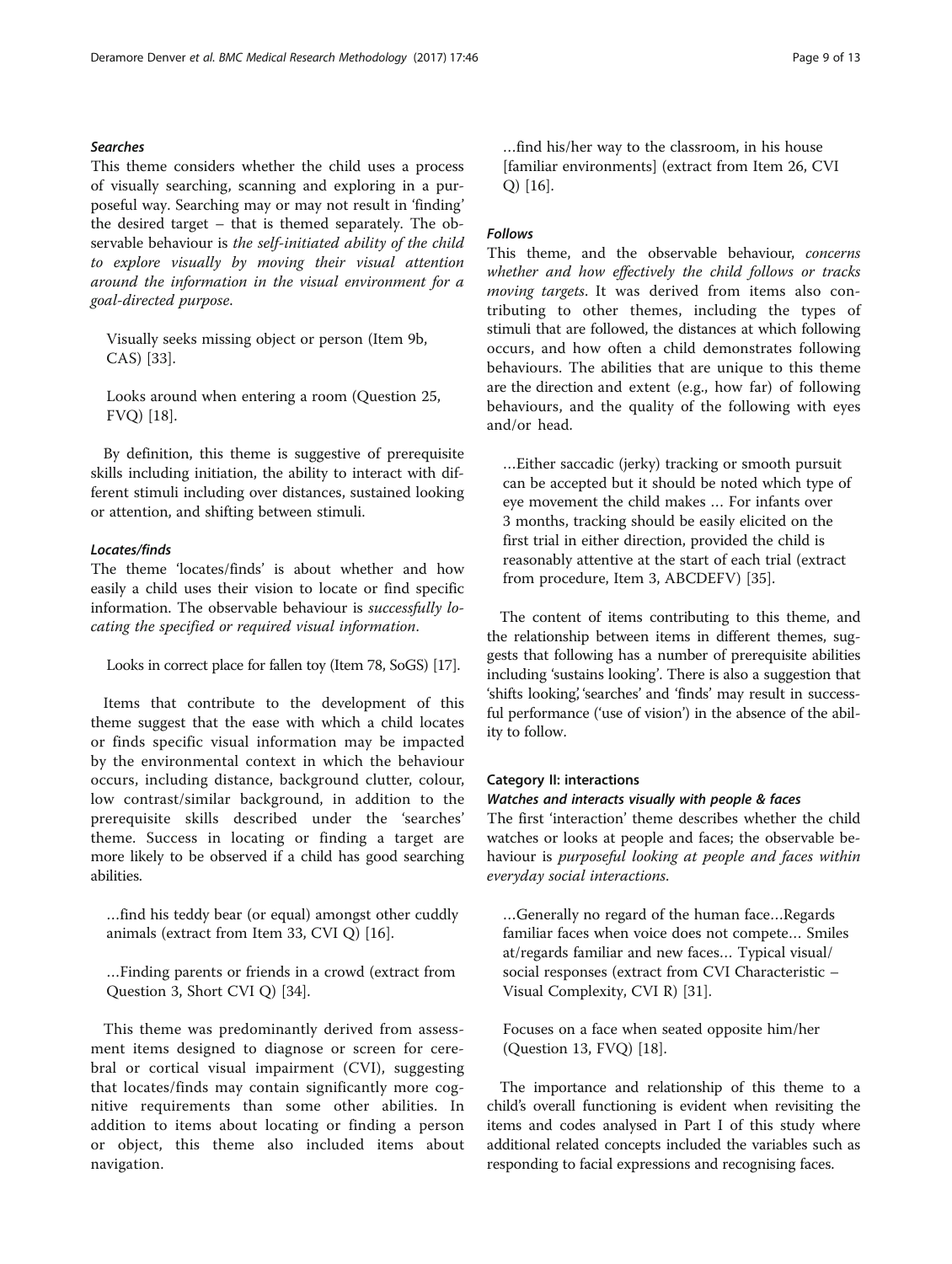## Watches and interacts visually with objects

This theme explores whether the child looks at objects (e.g., inanimate stimuli such as toys and books) and includes the range of objects with which the child watches or visually interacts. The observable behaviour is the child's purposeful response to the visual properties of objects, in a manner which is appropriate to the child's motor capacity and developmental level.

…reach for a drink bottle when you hold it in front of him/her…become excited but does not reach for the drink bottle (extract from Item 11, VSI) [\[36](#page-12-0)].

Looks at/focuses on pictures in a book or on a communication board (Item 19, FVQ) [\[18](#page-12-0)].

Limitations in the range of stimuli with which a child interacts visually are suggested by items describing the need for specific characteristics to facilitate looking e.g., sound, light, colour.

Requires an additional sensory modality (e.g. sound, touch, etc.) to focus on or respond to an object/toy (Question 7, FVQ) [\[18](#page-12-0)].

…Objects viewed are generally a single colour…(extract from CVI Characteristic – Color Preference, CVI R) [\[31\]](#page-12-0).

#### Watches and interacts visually over distances

This theme is about whether the child watches/looks at visual information over a range of distances. The observable behaviours are responses indicating that visual information has been experienced. It is about seeing/using vision to experience information beyond the child's immediate space, and the distance is considered in relation to the child's age.

Visually attends in near space only … Visual attention extends beyond near space, up to 4 to 6 feet (extract from CVI Characteristic: Difficulty with distance viewing. CVI R) [[31\]](#page-12-0).

Watches movements of people at distances or out of window with interest (Item 79, SoGS) [[17\]](#page-12-0).

#### Watches and visually interacts – with hands

The next theme is about whether there is an interaction between the child and the manual actions of his/her hands, or the manual actions done by the hands of another person. The observable behaviour is whether there is purposeful and effective use of this interaction in everyday activities. Whilst it is acknowledged that children with cerebral palsy have varying manual abilities, the interaction between vision and manual actions is a strong theme.

…observe his/her own hands (extract from Question 6, PreViAs) [\[24](#page-12-0)].

Visually explores the toy whilst you turn it over: The child looks interested in the toy but either because of physical disability or tactile defensiveness can't or won't take the toy, but visually examines the toy as the adult turns it over (extract from response option, Item 5, Low Vision Assessment, VAP-CAP) [\[37](#page-12-0)].

Looks at a toy or object while reaching/moving hand towards it (Item 21, FVQ) [[18](#page-12-0)].

The identification of relationships between linking units, as recommended in the ICF eLearning Tool [[23](#page-12-0)], contributed significantly to this theme with many of the items contributing to this theme also being linked to another ICF-CY code (e.g., d1201 Touching or d440 Fine hand use).

#### Category III: use of vision

#### Uses vision in activities – Frequency of use

This theme is about observations of the overall frequency or 'how often' the child uses their visual abilities. This theme is derived from items describing the consistency and reliability with which visual abilities are used in daily activities.

…Student functions with more consistent visual response…(extract from scoring, Rating I, Across CVI Characteristics, CVI R) [[31](#page-12-0)].

Attention is fluctuating from moment to moment and from day to day (Item 10, CVI Q) [\[16](#page-12-0)].

This theme was also developed from items suggesting a low frequency of use of vision by referring to the use of senses other than vision (e.g., listening, mouthing, touching, smelling, or tasting) when vision could be used.

Manipulates an object rather than look at it (Item 40, CVI Q) [[16](#page-12-0)].

# Uses vision in activities – Efficiency of use

The final theme is about the efficiency with which vision is used in daily functioning. The observable behaviours are how independently and easily a child has success when performing in vision-related activities. Items contributing to this theme describe how performance in vision-related activities is affected by limited visual functions, and describe limitations in performance related to the need for assistance, guidance, time or prompting, a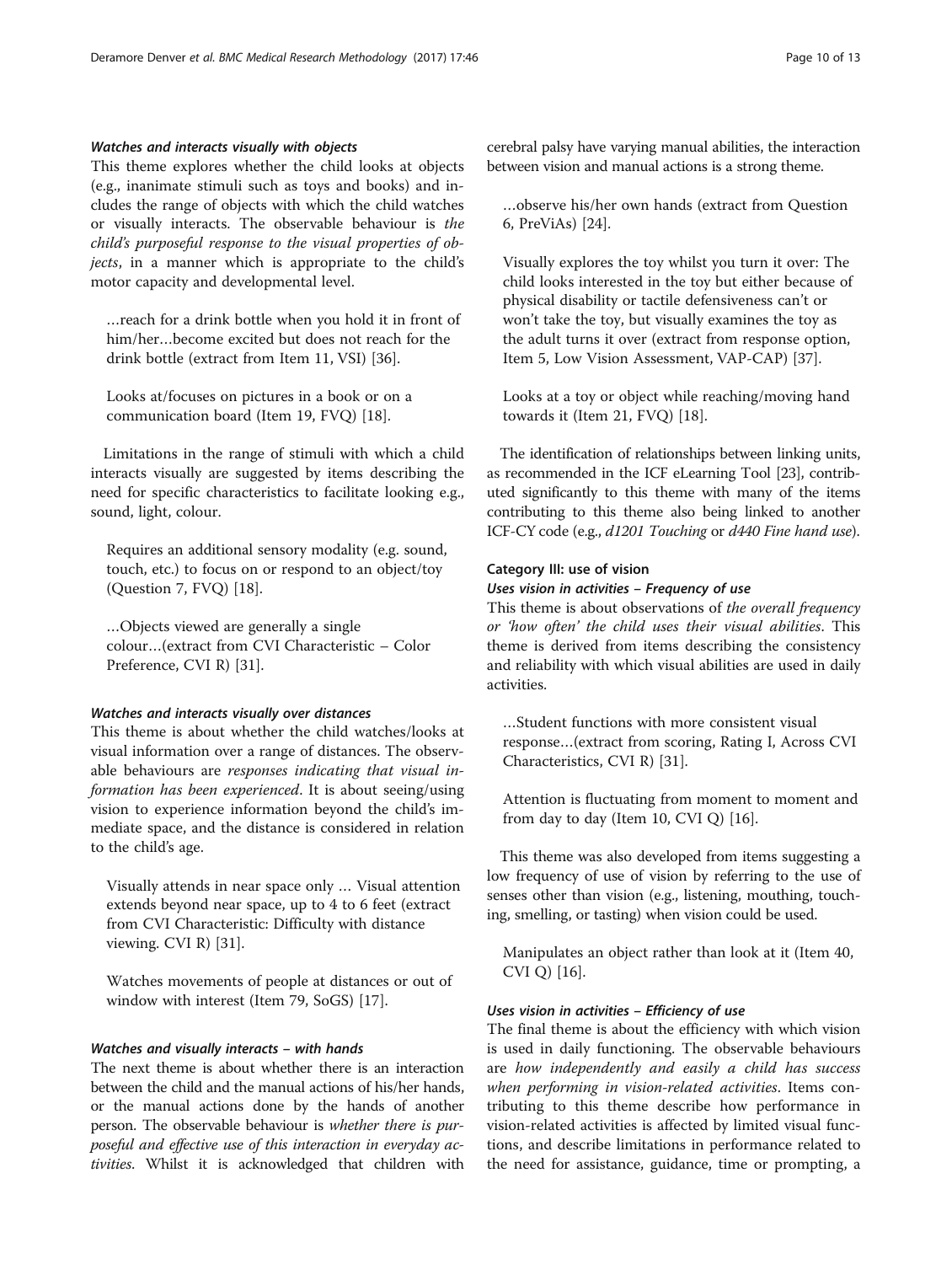reduced level of independence, or difficulty in performance. As such, items contributing to this theme were commonly linked to codes in addition to the visual ability code in Part I, such as b1561 Visual perception, b210 Seeing functions, and e1251 Assistive products and technology for communication.

…able to see well enough to recognise small objects and familiar people at a distance…Sees objects close to oneself - e.g. at arm's length, but has visual limitations at distance, even with glasses (extract from Vision (ability to see) subscale, HSCS-PS) [\[38](#page-12-0)].

#### **Discussion**

This paper presents a methodological approach applicable to research conundrums where definition and understanding of a complex issue are required. Our example involves the initial stages in instrumentation research to establish 'vision use' as a construct that is measurable in children with motor impairments. By utilising a two-part process this study demonstrates an approach to conceptualise complex constructs and operationalise how a concept will be measured. In this study the WHO's ICF-CY provided a framework for conceptualising a complex construct utilising terminology that has been endorsed world-wide [\[15\]](#page-12-0), increasing the transferability of both the methods and findings. The outcome from this work is a conceptualisation of visual ability that is grounded in a common language and builds on, and takes advantage of, the work of previous researchers. It is an approach that other healthcare researchers, clinicians and policy makers are encouraged to consider when clarity is sought regarding complex or unclear constructs.

In the first phase of this study a deductive and explanatory method established 'visual ability' within the conceptual framework of the ICF-CY. The process built upon the focus of vision measured at the Activities and Participation level of the ICF-CY previously presented in a systematic review [\[10\]](#page-12-0), and developed a refined definition of 'visual ability' as a construct measureable within the Activity level of the ICF-CY as 'how vision is used'. This finding arose from linking procedures that identified that existing assessment tools measuring visual ability in fact measure a wide range of constructs. This demonstrates the complexity and multidimensionality of 'vision', and provides valuable information about the need to define clearly which component(s) of functioning is (are) being measured at any given time. At an item level, existing visual ability assessment tools are measuring constructs across the ICF-CY framework, and these findings support the need for the development of a discrete assessment tool that measures 'visual ability'.

Whilst the ICF-CY provides a strong framework from which to develop the conceptualisation of visual ability,

the process of linking items to the classification in this study was not straightforward. It is proposed that issues identified during linking in this study regarding 'what an item is about' likely reflect problems utilising the existing measurement tools in clinical practice and research. If the authors of this paper could not reliably link items, it is reasonable to assume that parents and clinicians may also be unlikely to respond consistently to items, thus potentially impacting both the reliability and validity of measurement. The development of study-specific guidelines was an important step in this study to establish trustworthiness in the findings, and a summary of key challenges encountered during the linking process is provided in Additional file [1.](#page-11-0) This information will be useful to researchers wishing to apply these methods in the future.

It must be recognised that the study results may not reflect the original intent of the authors of included measures. Linking the content of existing tools to the ICF-CY was completed in this study as one step in the methodological process of defining the concept of 'visual ability' and its place within the larger conceptual framework. The process of making conceptual distinctions within measurement tools and how this is important for content validity has previously been reported in quality of life research [[39](#page-12-0)].

In the second phase, the application of an inductive and exploratory method resulted in a description of visual ability using 13 behaviours observable during typical daily activities. These behaviours are not new, but it is proposed that the act of identifying and describing these themes forms the step of item generation for a new assessment tool as this research moves from conceptualisation of visual ability to a measurement development phase. The analytical process and interpretation in this study also suggest the possibility of a hierarchy of visual abilities within the identified behaviours, that is, that careful ordering of the behaviours may reveal how a child functions in vision-related activities. This is a finding which could be explored in future instrumentation work using Item Response Theory [\[40](#page-12-0)].

Whilst the results of this study provide key foundational information for the development of an assessment of visual abilities in children with cerebral palsy, they are not yet operationalised in a measure. The observable behaviours are expected to be of interest to a wide range of researchers and clinicians, however they require further revision, development and validation before they can be considered an 'assessment'. In their current format the results of this study may only provide guidance to practitioners in relation to their informal observations of visual abilities in children, and will likely inform discussion and future research. The previously published systematic review provides a summary of currently available assessment options and recommendations for assessing children with cerebral palsy. However, it is important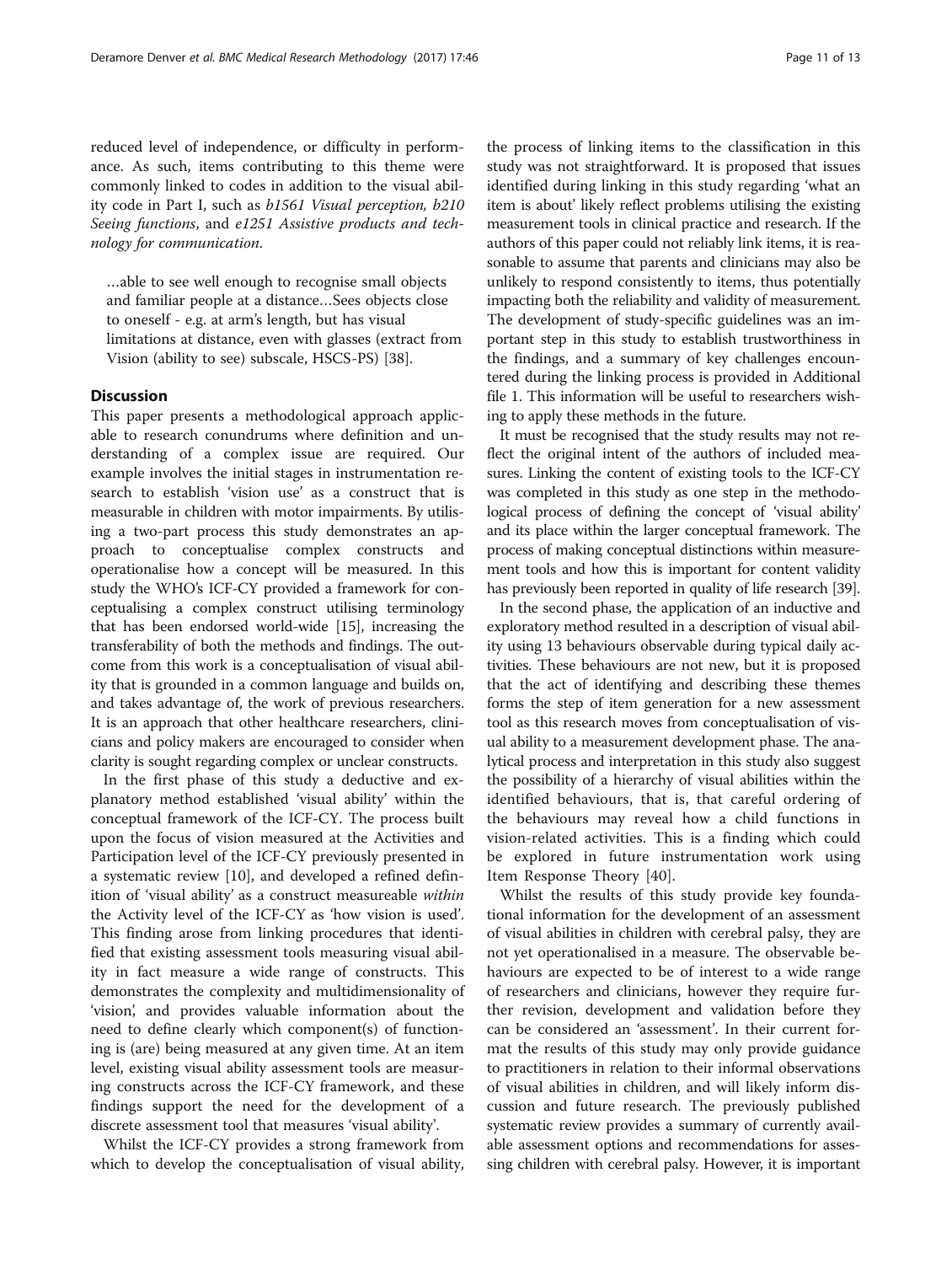<span id="page-11-0"></span>to note that the assessment tools reviewed in the systematic review do not measure the construct of visual ability as conceptualised in this methods paper.

Because this study used existing measures as the unit of analyses, whether all themes identified within this study are relevant, and whether they represent a comprehensive set of items about vision use, is an empirical question that requires further research. It is imperative that individuals with cerebral palsy, parents and carers, and the professionals who work clinically with the population contribute to future development of the visual ability construct, and the way it is measured [[41](#page-12-0)]. It will be important to confirm the relevance of the observable behaviours across the diverse cerebral palsy population including people of different age groups, gross motor, manual and cognitive abilities. It is also likely that the definition of visual ability established in this study could be applicable to a range of health conditions other than cerebral palsy, however further investigation of the validity of this premise would be required.

## Conclusion

Despite the complexity of vision, the concept of 'how vision is used' can be clearly defined as a measurable construct within the Activity level of the ICF-CY, so discrete measurement of this construct appears feasible. This construct is labelled 'visual ability', and this study has identified observable visual behaviours that may be developed into items assessing how vision is used in daily activities. The approach used in this study to explain and explore a complex construct may be useful in other health care research. Future research is required to confirm the results of this study and expand the findings through further instrumentation research. It is now planned that a tool be developed and validated to assess the construct of visual ability in children with cerebral palsy, and then used to establish effective interventions to optimise how vision is used.

# Additional files

[Additional file 1:](dx.doi.org/10.1186/s12874-017-0316-6) Study-Specific Guidelines: ICF-CY Linking Rules and Challenges. This file contains a summary of the ICF Linking Rules annotated with study-specific examples and a summary of solutions to commonly occurring challenges from Part I – Linking visual ability assessments to the ICF-CY. (DOCX 20 kb)

[Additional file 2:](dx.doi.org/10.1186/s12874-017-0316-6) Results table for Body Function and Environmental factor codes. This file contains the tabulated results for assessment items linked to Body Function and Environmental factor codes. These results are not pertinent to Phase II in this study. (DOCX 21 kb)

#### Acknowledgements

We would like to acknowledge the authors of the nineteen assessment tools whose content enabled and contributed to the findings of this study.

#### Funding

The authors received no funding towards this research.

#### Availability of data and materials

The datasets that are used and analysed during this study are items from published assessment tools that are available from the primary sources referenced within this manuscript, or from the corresponding author on reasonable request.

#### Authors' contributions

BD conceived of the study and participated in all stages of study design, data collection, data analysis and writing the manuscript. MA participated in data analysis for Part I of the study. EF participated in data analysis for Part II of the study. CI participated in data analysis for Part I and Part II of the study. MA, EF, PR and CI contributed to the study concept and design, participated in the peer review process throughout data analysis and interpretation to establish trustworthiness in the findings, and actively contributed to the improvement and revision of the manuscript. All authors have read and approved of the final manuscript.

#### Competing interests

The authors declare that they have no competing interests.

#### Consent for publication

Not applicable.

#### Ethics approval and consent to participate

Not applicable. This manuscript does not report on or involve the use of human participants.

#### Publisher's Note

Springer Nature remains neutral with regard to jurisdictional claims in published maps and institutional affiliations.

#### Author details

<sup>1</sup> Australian Catholic University, School of Allied Health, Level 9, 33 Berry Street, North Sydney, NSW 2060, Australia. <sup>2</sup>Jönköping University, CHILD School of Education and Communication, Box 1026 551 11 Jönköping, Sweden. <sup>3</sup>McMaster University, IAHS Building, Room 408, 1400 Main Street West, Hamilton, ON L8S 1C7, Canada. <sup>4</sup>Australian Catholic University, School of Allied Health, Level 2, Daniel Mannix Building, 17 Young Street, Fitzroy, VIC 3065, Australia.

#### Received: 30 October 2016 Accepted: 1 March 2017 Published online: 21 March 2017

#### References

- Rosenbaum P, Paneth N, Leviton A, Goldstein M, Bax M, Damiano D, Dan B, Jacobsson B. A report: the definition and classification of cerebral palsy April 2006. Dev Med Child Neurol Suppl. 2007;109:8–14.
- 2. Coleman A, Weir K, Ware RS, Boyd R. Predicting functional communication ability in children with cerebral palsy at school entry. Dev Med Child Neurol. 2015;57:279–85.
- 3. James S, Ziviani J, Ware RS, Boyd RN. Relationships between activities of daily living, upper limb function, and visual perception in children and adolescents with unilateral cerebral palsy. Dev Med Child Neurol. 2015;57:852–7.
- 4. Salavati M, Rameckers EA, Steenbergen B, van der Schans C. Gross motor function, functional skills and caregiver assistance in children with spastic cerebral palsy (CP) with and without cerebral visual impairment (CVI). Eur J Physiother. 2014;16:159–67.
- 5. Yin Foo R, Guppy M, Johnston LM. Intelligence assessments for children with cerebral palsy: a systematic review. Dev Med Child Neurol. 2013;55:911–8.
- 6. Delacy MJ, Reid SM, Australian Cerebral Palsy Register G. Profile of associated impairments at age 5 years in Australia by cerebral palsy subtype and Gross Motor Function Classification System level for birth years 1996 to 2005. Dev Med Child Neurol. 2016;58 Suppl 2:50–6.
- 7. Cass HD, Sonksen PM, McConachie HR. Developmental setback in severe visual impairment. Arch Dis Child. 1994;70:192–6.
- 8. Novak I, Hines M, Goldsmith S, Barclay R. Clinical prognostic messages from a systematic review on cerebral palsy. Pediatrics. 2012;130:e1–28.
- 9. Williams C, Northstone K, Borwick C, Gainsborough M, Roe J, Howard S, Rogers S, Amos J, Woodhouse JM. How to help children with neurodevelopmental and visual problems: a scoping review. Br J Ophthalmol. 2014;98(1):6–12. doi[:10.1136/bjophthalmol-2013-304225](http://dx.doi.org/10.1136/bjophthalmol-2013-304225).